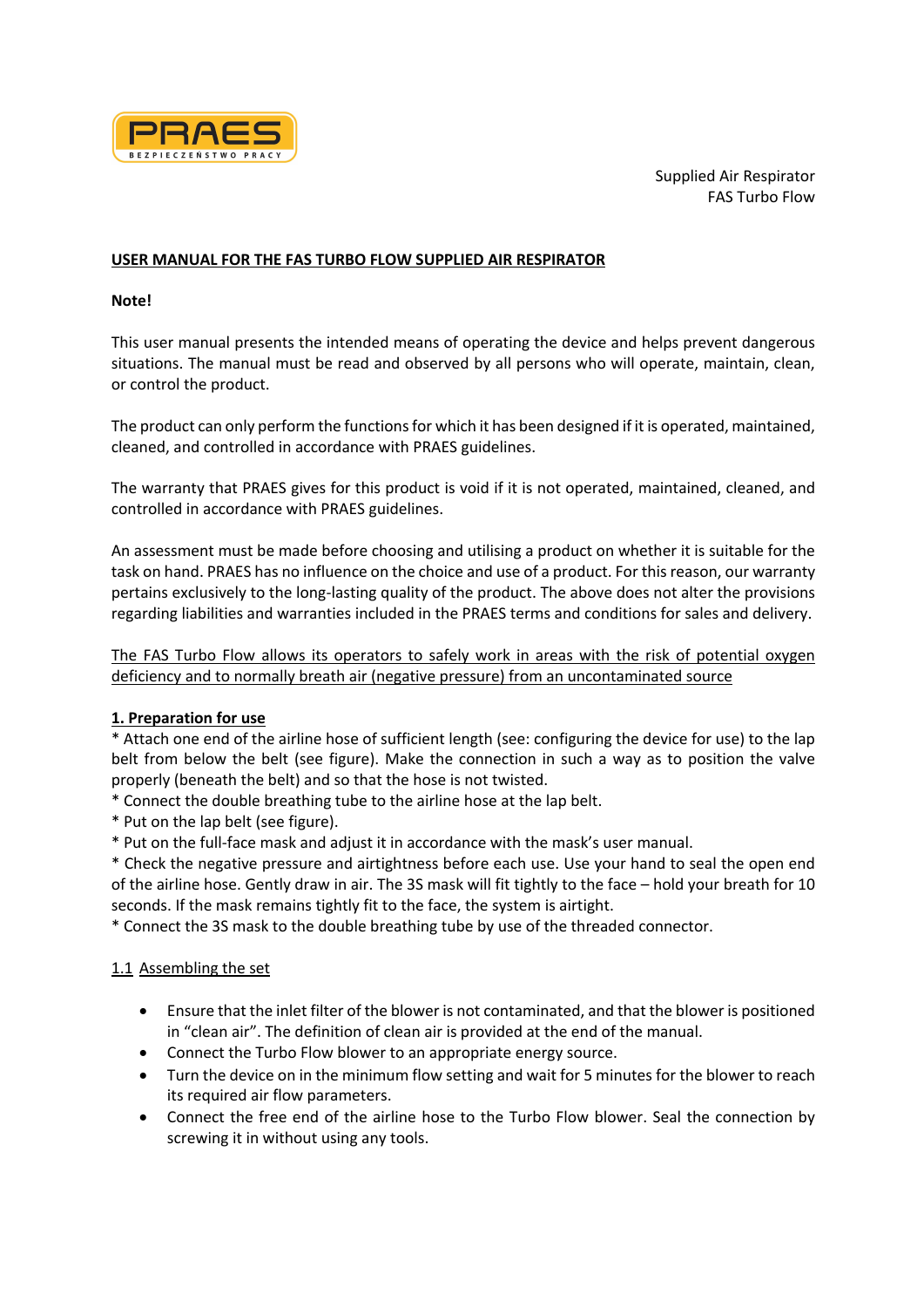• In case of using connected airline hoses, use the PRAES hose connector. Connect the two hoses without using tools. One person can work with a hose up to 30 meters in length. Two people can work with hoses up to 30 meters in length for each of the persons.

**PLEASE NOTE:** When used by a single person: ensure that the plastic cap is properly screwed onto the outlet of the Turbo FAS that is not being used.

• Ensure that the air flow control knob is set to "MIN" and that the on-switch is in the on position.

**PLEASE NOTE:** Additional air may be supplied with the use of the air flow control knob.



# **2. Protection and maintenance**

• The construction of this apparatus is sturdy, however, in order to avoid accidental damage that may affect safety, the device should be utilised in accordance with its intended use.

# 2.1 Cleaning and disinfection

### 2.1.1 3S Full-face mask

Follow the guidelines provided in the full-face mask's user manual.

### 2.1.2 Double breathing tube

- Remove visible soils with a soft brush.
- Clean the breathing tube in clean water with an appropriate cleaning/disinfecting agent.
- Rinse in warm water then leave the tube to dry outdoors.

### 2.1.3 Belt and airline hose

- Remove visible soils with a soft brush.
- Clean the air hose with a damp cloth.
- 2.1.4 Turbo Flow blower
	- Ensure that the Turbo Flow blower is unplugged from any power sources.
	- Wipe the outer surfaces of the device with a damp cloth.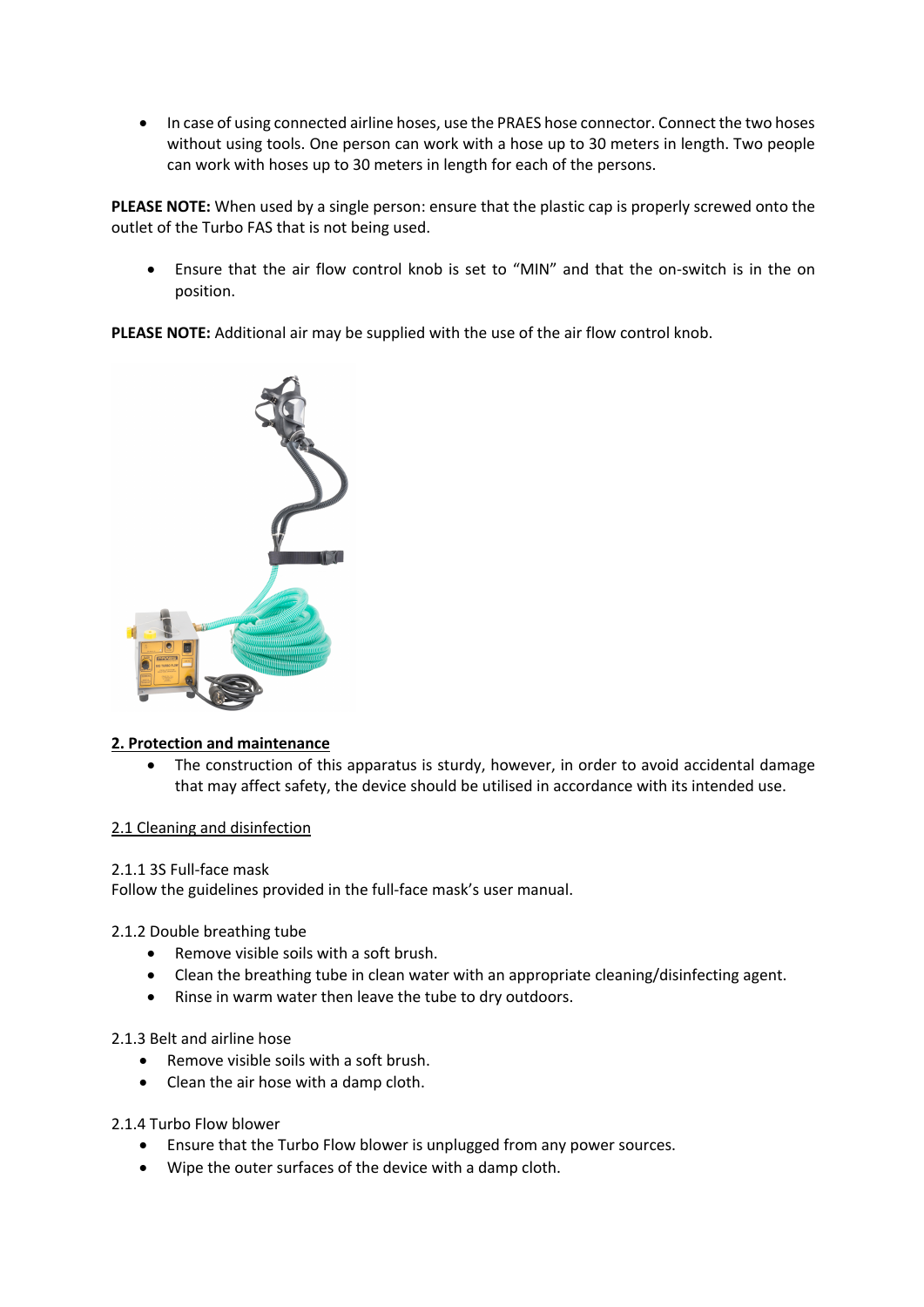### 2.2 Ventilator

- The device should be stored in a dry and clean room, protected from sunlight, in temperature of about 20°C and humidity <60%. The storage temperature should not exceed the temperature range between -10°C and +50°C.
- Check the condition of the filter. If it is contaminated, replace it or clean it in warm water (≤40°C). Rinse and dry it out before use.

# **3. Limitations for use**

- Using the device in low temperatures requires preparing the apparatus by setting the air flow knob to minimum and leaving the device running for 5 minutes before use.
- Negative pressure can develop under the mask during strenuous work.
- It is essential that the air used with the device is of quality suitable for breathing. Definition of air suitable for breathing can be found in the EN 132 standard.
- FAS Turbo Flow is not an intrinsically safe device it cannot be used in atmospheres where there is a risk of explosion.
- Before each use: check the patency of the air hoses, check airtightness of the airline hoses, check airtightness of the mask, check the power cable, visually inspect the device. In case of any irregularities please contact the PRAES service department.
- FAS Turbo Flow can operate within the temperature range between -10°C and +50°C.

# **4. Description/Specification**

The supplied air system with a ventilator is intended to supply the user with fresh air. It can be operated safely when it is possible to draw fresh air that is suitable for breathing. The definition of air suitable for breathing can be found in the EN 132 standard. The device consists of a 3S mask, a double breathing tube, a lap belt, 10- or 20-metre-long airline hose, and a Turbo Flow blower.

The minimum airflow through the ventilator is 120 litres per minute for the variant with one or two users. The remote air supply system with a ventilator meets the requirements of the PN-EN 138 standard. The system should not be used outside in temperatures exceeding the temperature range defined in the standard.

### **5. Configuring the device for use**

• FAS Turbo Flow supports setting the blower for 60-metre-long airline hose for 2 users (with maximum of 30-metre-long airline hoses for each of the users) PLEASE NOTE: The device can be set up with 10- and 20-metre-long airline hoses. The hoses may be connected together with a hose connector to get the maximum allowed length specified above.

# **6. Information on noise emissions of the device**

• Turbo Flow emits acoustic pressure with the average value of 77dB

# **7. Information on transporting the device and its components**

Weight of the Turbo Flow blower without hoses – 7 kg The device may be transported by hand by use of the transport handle.

# **8. Classification**

The FAS Turbo Flow remote fresh air supply system for use with full-face mask meets the requirements of the EN 138:1994 Standard, Class 1.

Compliant with the provisions of the Regulation (EU) 2016/425. CE mark.